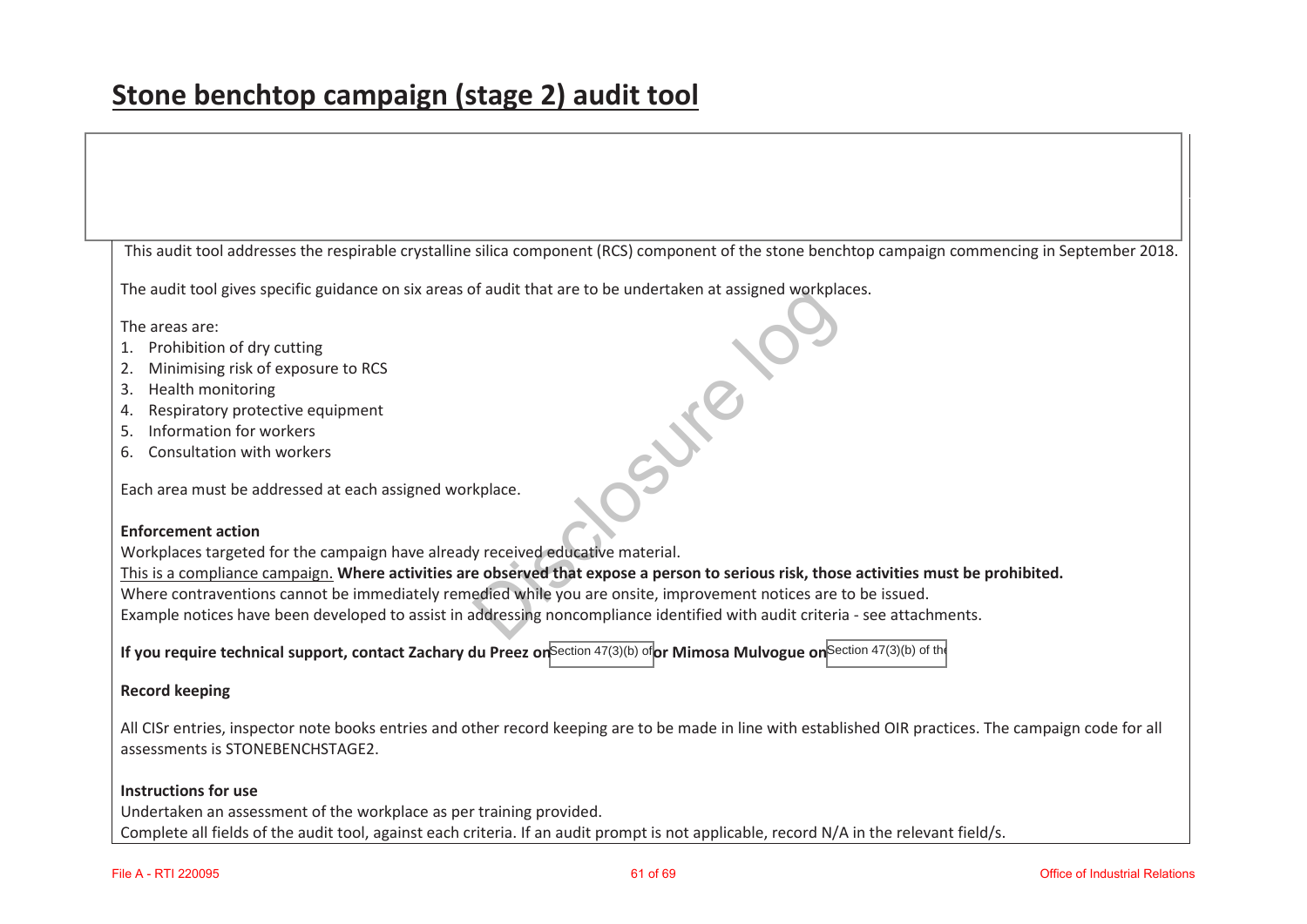| Audit criteria 1.                                                                                 |                                                                                                                                                                                                                                                                                                                  |
|---------------------------------------------------------------------------------------------------|------------------------------------------------------------------------------------------------------------------------------------------------------------------------------------------------------------------------------------------------------------------------------------------------------------------|
| Prohibition of dry cutting                                                                        |                                                                                                                                                                                                                                                                                                                  |
| <b>IF THIS</b>                                                                                    | <b>DO THIS</b>                                                                                                                                                                                                                                                                                                   |
| 1.1 Dry cutting, grinding or polishing is<br>No<br><u>Yes</u><br>observed                         | IF YES - Oral direction prohibiting dry cutting activity. See model prohibition notice for dry<br>cutting (attachment 1)                                                                                                                                                                                         |
| Guidance for inspectors                                                                           |                                                                                                                                                                                                                                                                                                                  |
| Make sure for all processes observed:                                                             |                                                                                                                                                                                                                                                                                                                  |
| LEV or water suppression is used                                                                  |                                                                                                                                                                                                                                                                                                                  |
| <b>Notes</b>                                                                                      |                                                                                                                                                                                                                                                                                                                  |
| 1.2 Evidence is obtained from any person<br>No<br>Yes<br>that dry cutting occurs at the workplace | IF YES - Oral direction prohibiting dry cutting activity. See model prohibition notice for dry<br>cutting (attachment 1)                                                                                                                                                                                         |
| Guidance for inspectors                                                                           |                                                                                                                                                                                                                                                                                                                  |
| Ask the PCBU or workers if all tasks are completed with LEV or water suppression                  |                                                                                                                                                                                                                                                                                                                  |
|                                                                                                   | Even minor or one off fabrication tasks at the workshop or on site need to be conducted with LEV or water suppression, no exceptions.                                                                                                                                                                            |
| Notes                                                                                             |                                                                                                                                                                                                                                                                                                                  |
| Monitoring and escalation for Audit Criteria 1                                                    | If a prohibition notice is issued the inspector should ensure that at unannounced visits occur to determine if the notice is being complied with. The<br>inspector should also ensure the notice is displayed. Any non-compliance with the prohibition notice must be escalated for comprehensive investigation. |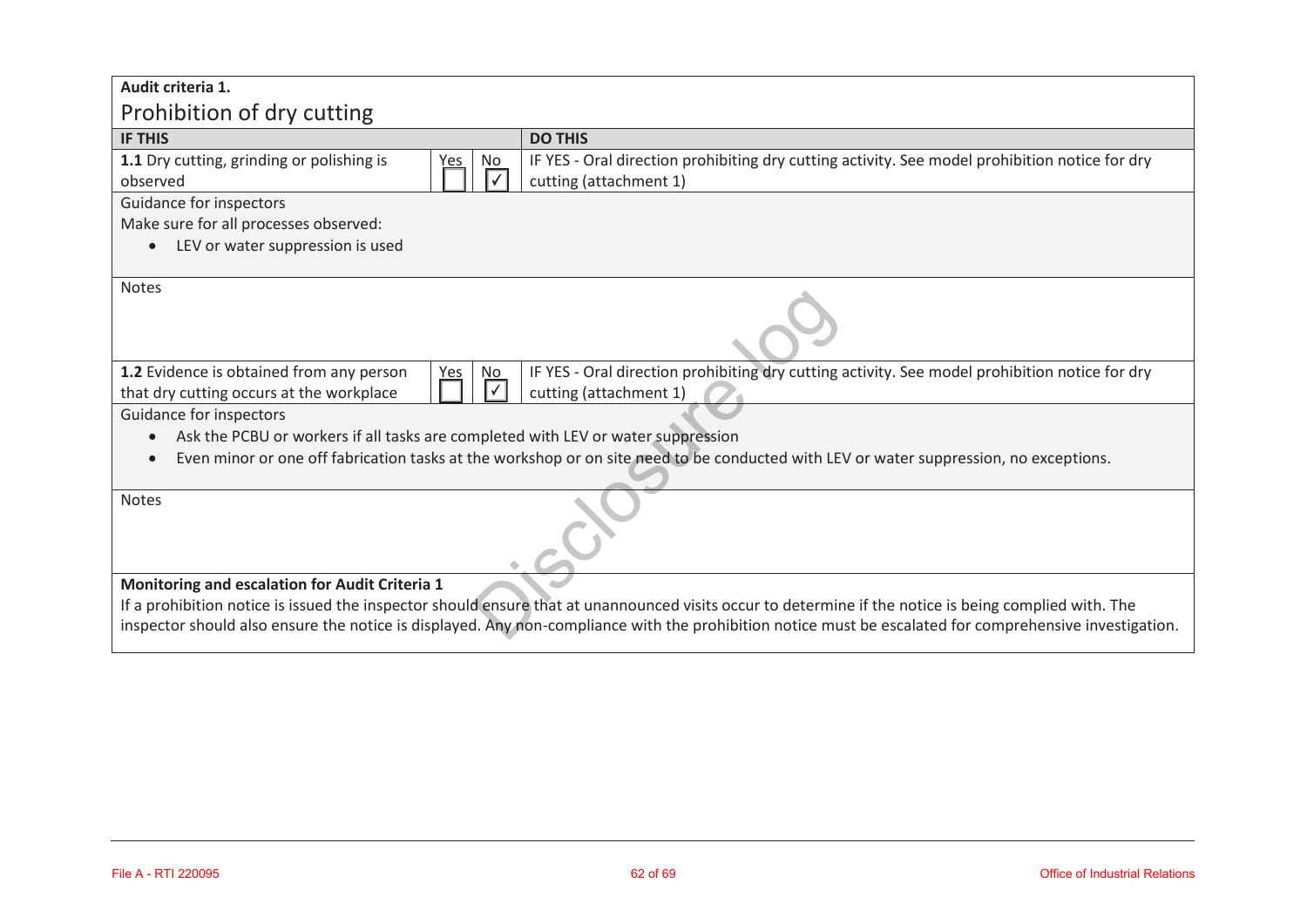# **Audit criteria 2.**  Minimising exposure to RCS

| <b>IF THIS</b>                                                                                                                                                                                                                                                                                                                                                                                                                                                                                                                                                                                                                                                                                                                                                                                                                                                                                                                                                                                                    |            |                           | <b>DO THIS</b>                                                                                                                                                                                                                   |
|-------------------------------------------------------------------------------------------------------------------------------------------------------------------------------------------------------------------------------------------------------------------------------------------------------------------------------------------------------------------------------------------------------------------------------------------------------------------------------------------------------------------------------------------------------------------------------------------------------------------------------------------------------------------------------------------------------------------------------------------------------------------------------------------------------------------------------------------------------------------------------------------------------------------------------------------------------------------------------------------------------------------|------------|---------------------------|----------------------------------------------------------------------------------------------------------------------------------------------------------------------------------------------------------------------------------|
| 2.1 Water suppression is used and is<br>adequately managing dust risks                                                                                                                                                                                                                                                                                                                                                                                                                                                                                                                                                                                                                                                                                                                                                                                                                                                                                                                                            | <u>Yes</u> | $\underline{\mathsf{No}}$ | IF NO - Oral direction prohibiting activity. See model prohibition notice (attachment 1) and<br>issue improvement notice for water suppression (attachment 2).                                                                   |
| Guidance for inspectors -<br>Bridge saws are fitted with water attachments.<br>Tools and machinery used have been specifically designed for use<br>Water suppressed routers, water jet cutters or bridge saws are<br>$\bullet$<br>with water attachments (check all electrical grinders, polishers and<br>used to complete sink and stovetop cut outs.<br>drills if they are water supressed)<br>Hand-held angle grinders are fitted with water feeds to deliver<br>An adequate number of water feeds are directed at the material<br>water to the cutting disc and point of contact with the stone.<br>and/or tool to prevent visible dust during the process.<br>Wet-edge milling machines or polishing machines are water<br>Adequate water pressure is maintained to make sure water is<br>supressed.<br>$\bullet$<br>reaching the material and/or tool.<br>Polishers have a centre water feed.<br>Adequate guards, plastic flaps or brush guards are used on<br>$\bullet$<br>suppressed tools and machinery. |            |                           |                                                                                                                                                                                                                                  |
| <b>Notes</b>                                                                                                                                                                                                                                                                                                                                                                                                                                                                                                                                                                                                                                                                                                                                                                                                                                                                                                                                                                                                      |            |                           |                                                                                                                                                                                                                                  |
| 2.2 LEV is used but and is adequately<br>managing dust risks                                                                                                                                                                                                                                                                                                                                                                                                                                                                                                                                                                                                                                                                                                                                                                                                                                                                                                                                                      | Yes        | No                        | IF NO - Oral direction prohibiting dry cutting activity. See model prohibition notice for dry<br>cutting (attachment 1) and issue improvement notice for LEV (attachment 3).                                                     |
| Guidance for inspectors -<br>Tools and machinery have been specifically designed for local exhaust ventilation attachments.<br>$\bullet$<br>Hand tools (for example drills, circular saws, grinders) are equipped with a shroud and a H class rated vacuum with a high efficiency particulate air<br>$\bullet$<br>(HEPA) filter.<br>Install fixed, portable or flexible capturing hoods to capture dust are at or very close to the point of generation.<br>$\bullet$                                                                                                                                                                                                                                                                                                                                                                                                                                                                                                                                             |            |                           |                                                                                                                                                                                                                                  |
| Notes                                                                                                                                                                                                                                                                                                                                                                                                                                                                                                                                                                                                                                                                                                                                                                                                                                                                                                                                                                                                             |            |                           |                                                                                                                                                                                                                                  |
| 2.3 Workers are isolated from dust<br>generating process                                                                                                                                                                                                                                                                                                                                                                                                                                                                                                                                                                                                                                                                                                                                                                                                                                                                                                                                                          | Yes        | No                        | IF NO - One improvement notice for each contravention should be issued. See model<br>improvement notice for isolation (attachment four).<br>Multiple deficiencies within the same control may be accommodated on the one notice. |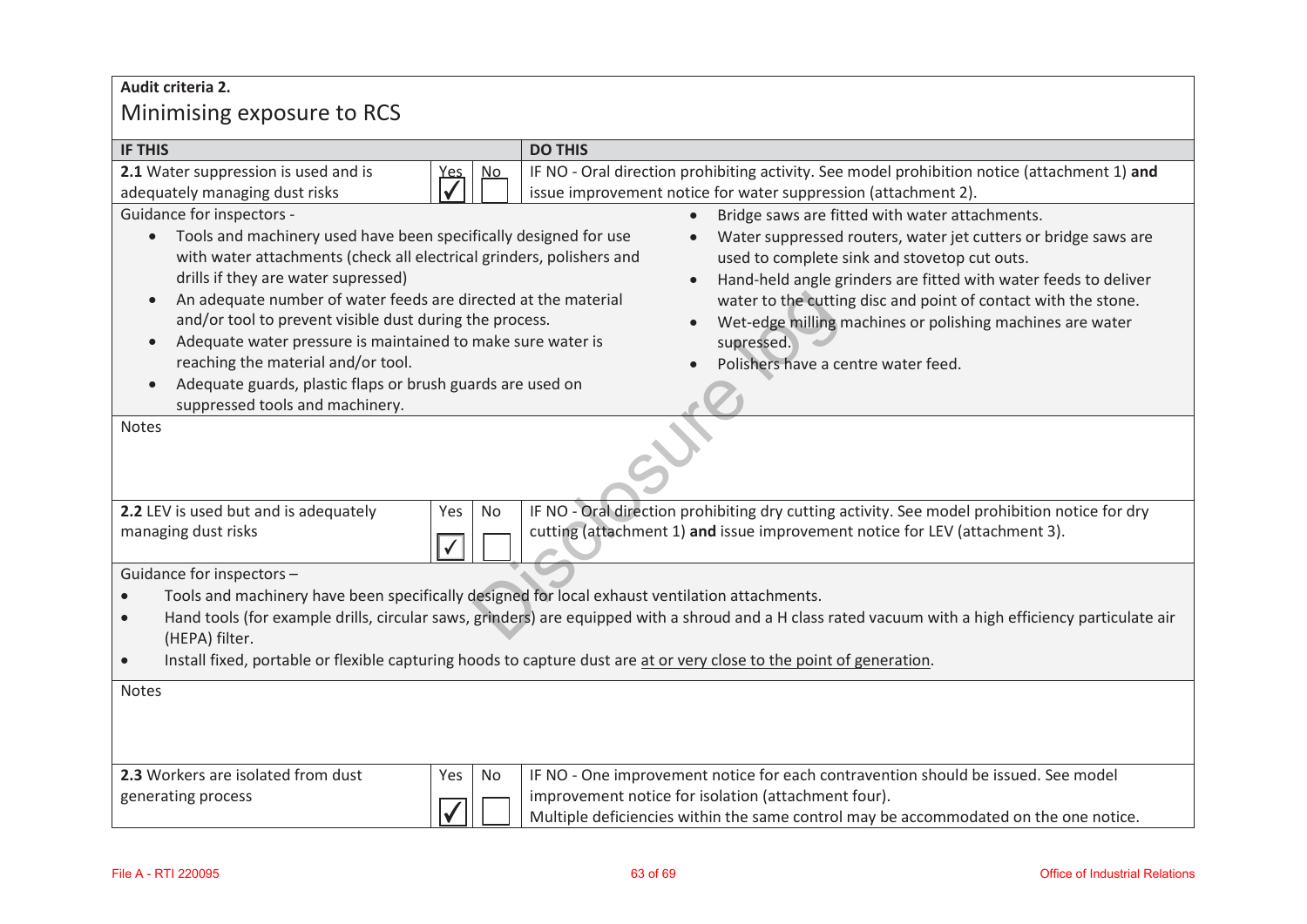Guidance for inspectors –

- $\bullet$ Water mist created by workers or machinery is observed moving into other work areas or towards other workers.
- $\bullet$ Workers are not provided a separate room or area away from the fabrication area for food preparation and dining.

| <b>Notes</b>                                                                                                                                    |                                                                                                          |  |  |  |
|-------------------------------------------------------------------------------------------------------------------------------------------------|----------------------------------------------------------------------------------------------------------|--|--|--|
|                                                                                                                                                 |                                                                                                          |  |  |  |
|                                                                                                                                                 |                                                                                                          |  |  |  |
| 2.4 Adequate ventilation is provided for                                                                                                        | IF NO - One improvement notice for each contravention should be issued. See model<br>Yes<br>No           |  |  |  |
| workers                                                                                                                                         | improvement notice for ventilation (attachment five).                                                    |  |  |  |
|                                                                                                                                                 | Multiple deficiencies within the same control may be accommodated on the one notice.                     |  |  |  |
| Guidance for inspectors -<br>There is good natural or mechanical ventilation.                                                                   |                                                                                                          |  |  |  |
| <b>Notes</b>                                                                                                                                    |                                                                                                          |  |  |  |
| 2.5 Cleaning and housekeeping is adequate                                                                                                       | IF NO - One improvement notice for each contravention should be issued. See model<br>No<br>Yes           |  |  |  |
|                                                                                                                                                 | improvement notice for cleaning (attachment six).                                                        |  |  |  |
|                                                                                                                                                 | Multiple deficiencies within the same control may be accommodated on the one notice.                     |  |  |  |
| Guidance for inspectors -                                                                                                                       |                                                                                                          |  |  |  |
|                                                                                                                                                 | Check there is a dedicated cleaning regime in place. It should have the elements identified in training. |  |  |  |
| These include;<br>$\bullet$                                                                                                                     |                                                                                                          |  |  |  |
| Must be done daily                                                                                                                              |                                                                                                          |  |  |  |
| Must be done by low pressure water, wet sweeping or a H class rated vacuum with a HEPA filter<br>Floors, walls and all surfaces must be cleaned |                                                                                                          |  |  |  |
| Dry sweeping and compressed air must be prohibited                                                                                              |                                                                                                          |  |  |  |
|                                                                                                                                                 |                                                                                                          |  |  |  |
| <b>Notes</b>                                                                                                                                    |                                                                                                          |  |  |  |
|                                                                                                                                                 |                                                                                                          |  |  |  |
|                                                                                                                                                 |                                                                                                          |  |  |  |
|                                                                                                                                                 |                                                                                                          |  |  |  |
|                                                                                                                                                 |                                                                                                          |  |  |  |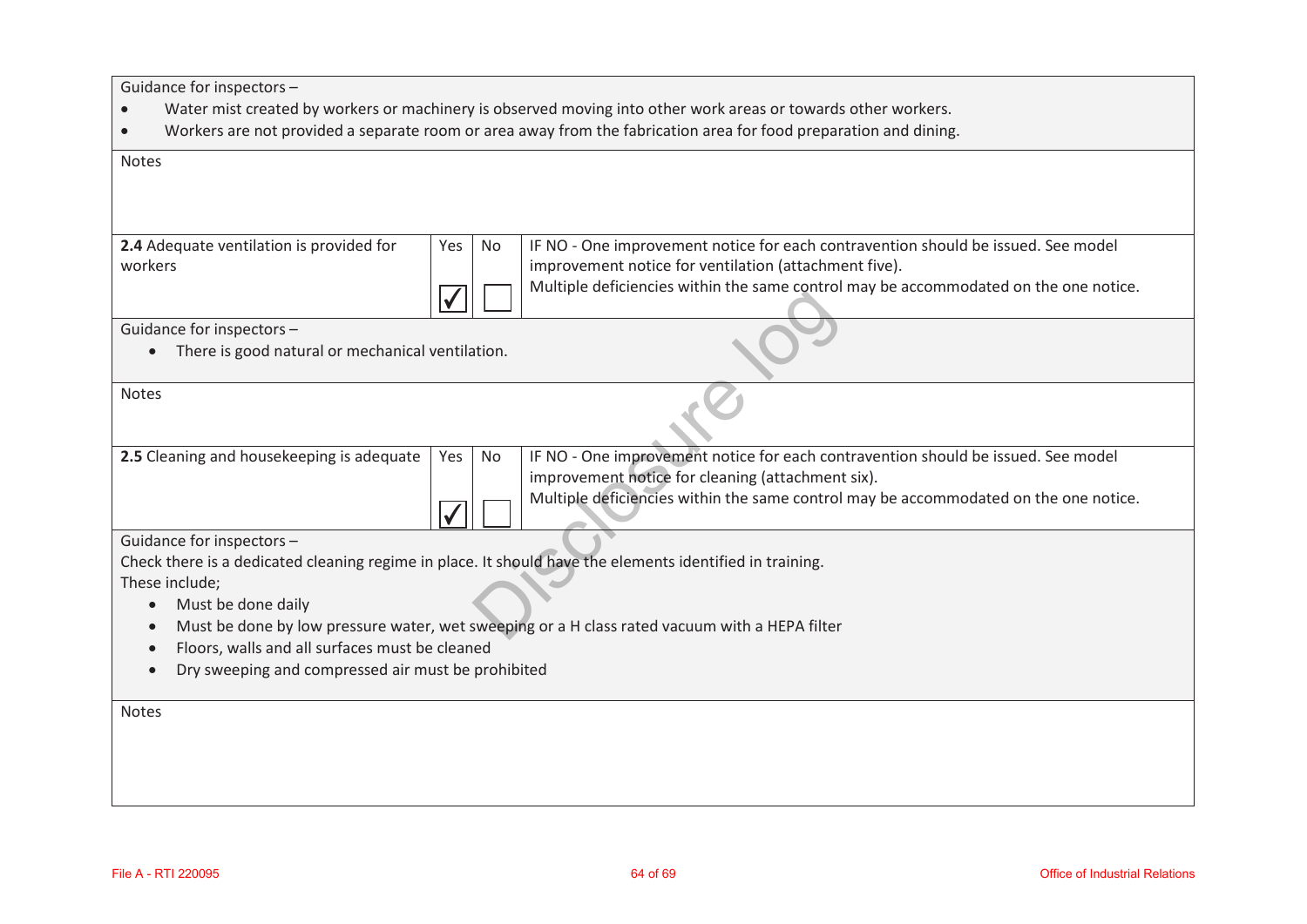| 2.6 Wet dust and slurry is managed | Yes I | <b>No</b> | IF NO - One improvement notice for each contravention should be issued. See model    |
|------------------------------------|-------|-----------|--------------------------------------------------------------------------------------|
| managed                            |       |           | improvement notice for wet dust management (attachment seven).                       |
|                                    |       |           | Multiple deficiencies within the same control may be accommodated on the one notice. |
|                                    |       |           |                                                                                      |

### Guidance for inspectors –

This measure is related to cleaning however is aimed at preventing dust build-up following the drying of dust containing water. Check for the following indicators of poor housekeeping:

- Dry dusty floors
- $\bullet$  Uncontrolled water spray from tools and equipment by either:
	- o not using guards, plastic flaps, brush guarding or
	- o damaged or missing flaps or guarding on machinery or equipment
	- Water spray of one process discharging into adjacent work areas
- $\bullet$ Water pooling and on the floor and being allowed to dry
- $\bullet$ Stone sludge building up and clogging drains

| ۰.<br>×<br>×<br>۰.<br>۰. |  |
|--------------------------|--|
|--------------------------|--|

 $\bullet$ 

### **Monitoring and escalation for Audit Criteria 2.**

Shortly after the compliance date assess (whether by attendance at the workplace or otherwise) that the deficiencies identified have been remedied and the steps that were required to be taken have been taken. th guarding or<br>
ing on machinery or equipment<br>
o adjacent work areas<br>
Illowed to dry<br>
Is<br>
Supposed to dry<br>
Discussion of the workplace or otherwise) that the<br>
properties of the workplace or otherwise) that the<br>
properties

Obtain sufficient evidence to demonstrate that the contravention has been remedied. Where compliance has not been achieved escalate the matter to the Project co-ordinator.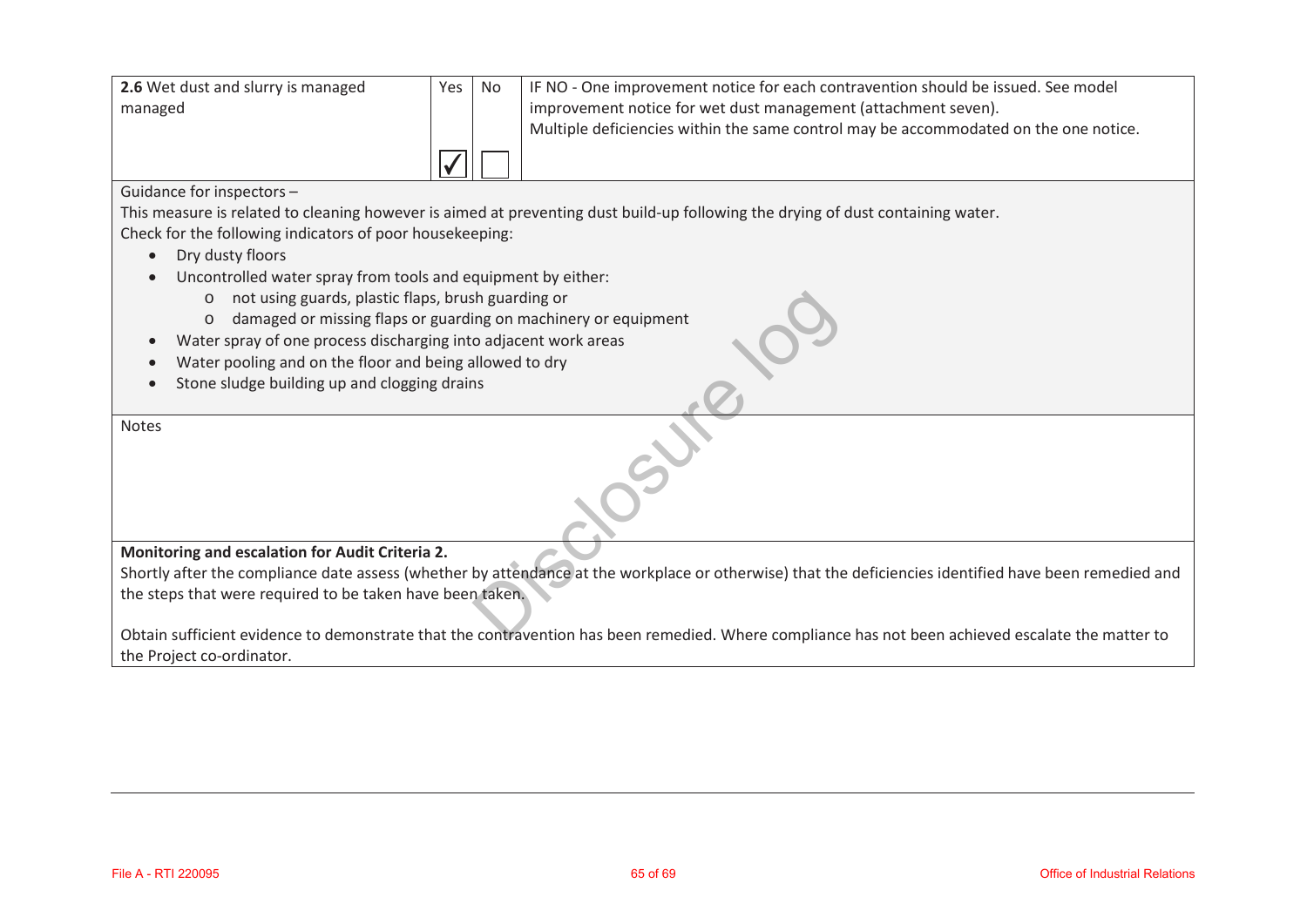### **Audit criteria 3.**

# Health monitoring

| <b>IF THIS</b>                                   |          | <b>DO THIS</b>                                                                     |
|--------------------------------------------------|----------|------------------------------------------------------------------------------------|
| <b>3.1</b> Health monitoring is being undertaken | Yes   No | IF NO - One Improvement notice for health monitoring (see attachment eight).       |
| for each worker exposed to RCS.                  |          | Allow 8 weeks for compliance - Medical appointments may take some time to arrange. |

Inspector guidance –

- $\bullet$ For the health monitoring requirements and standards see the industry guidance pack.
- $\bullet$ If health monitoring has been undertaken (or is purported to have been undertaken) then the enforcement action should NOT be taken.
- $\bullet$ Contact the Project Co-ordinator for further advice on how to assess whether the health monitoring is acceptable.

Notes

### **Monitoring and Escalation for Audit Criteria 3.**

Shortly after the compliance date assess (whether by attendance at the workplace or otherwise) that the following steps towards health monitoring have been taken. The long compliance time allowed in the notice is so that this can be achieved by the PCBU.

- $\bullet$ A worker has attended for the initial medical examination with the health practitioner undertaking the health monitoring.
- The health practitioner is either (1) from the list of occupational physicians or (2) the PCBU has supplied evidence that the practitioner is experienced in health monitoring. In a divide on how to assess whether the health monitor<br>
by attendance at the workplace or otherwise) that the<br>
he notice is so that this can be achieved by the PCBU.<br>
Sumination with the health practitioner undertaking th

If the above is not demonstrated the improvement notice has not been complied with. The non-compliance must be escalated for comprehensive investigation with a view to prosecution. The referral should be made within two weeks of identification of non-compliance and in accordance with the referral protocol.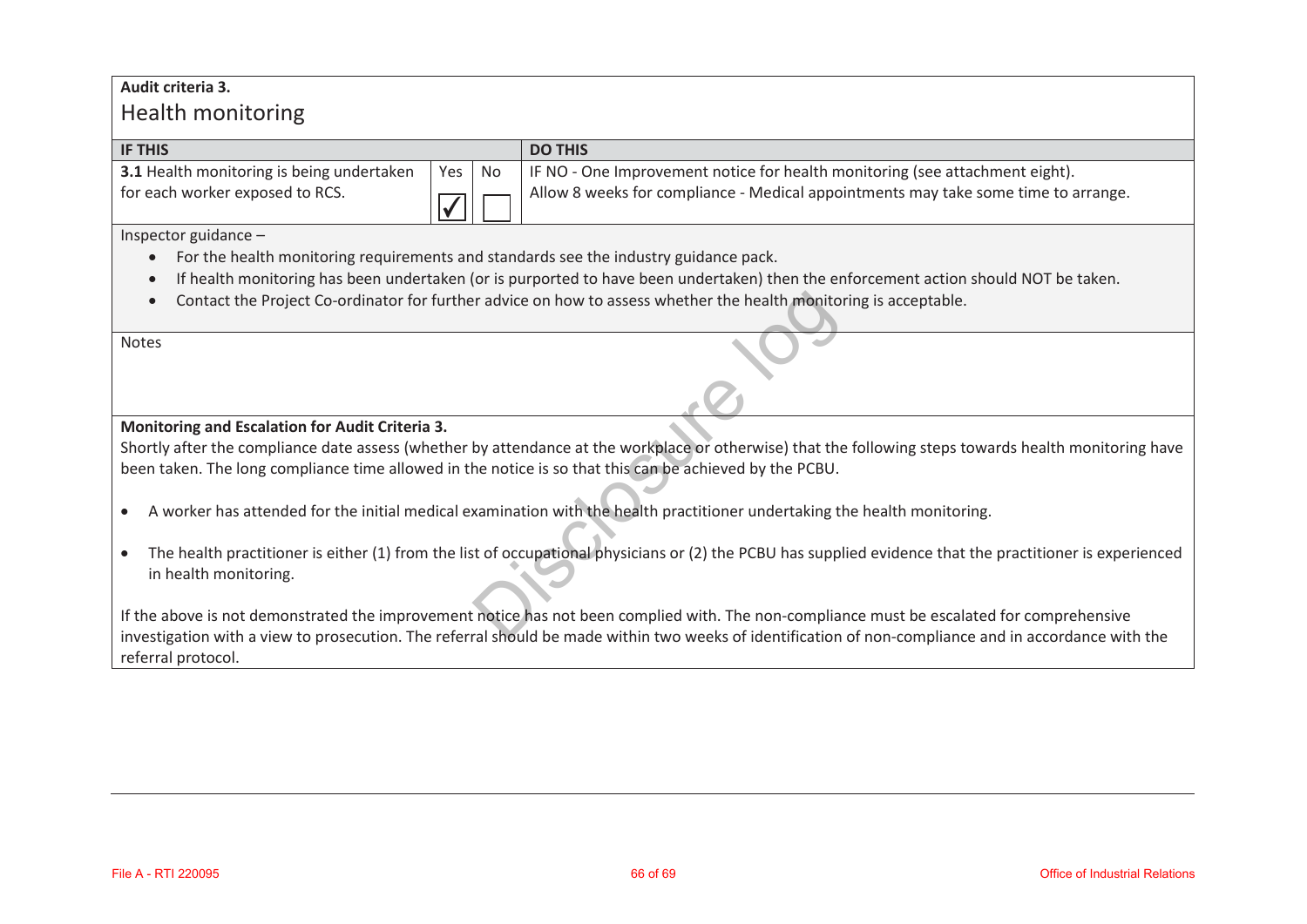## **Audit criteria 4.**  Respiratory Protective Equipment

| <b>IF THIS</b><br><b>DO THIS</b><br>4.1 For each worker working within the<br>IF NO - One Improvement notice for provision. See model notice (attachment nine).<br>Yes<br><b>No</b><br>RCS containing workshop:<br>One Improvement notice for fit test. See model notice (attachment ten).<br>Each worker has suitable RPE<br>$\bullet$<br>Each worker has a certificate of fit test.<br>Inspector guidance -<br>Suitable RPE is supplied.<br>at least a half face respirator with a P1 or P2 filter is provided to workers<br>$\circ$<br>the respirator provided notes compliance with AS1716<br>$\circ$<br>Each worker must have been fit tested. Evidence may be a certificate of fit test, fit test report or fit test card.<br>Notes<br>4.2 For the workplace, a system exists for:<br>IF NO - One Improvement notice for maintenance. See model notice (attachment eleven).<br><b>No</b><br>Yes<br>Maintaining, repairing and replacing of<br><b>RPE</b><br>Ensuring workers wear RPE at all times<br>$\bullet$<br>whilst in workshop<br>Inspector guidance -<br>Workers must wear RPE at all times when fabricating bench tops (includes any cutting, grinding or polishing work and cleaning)<br>$\bullet$<br>RPE must be maintained, repaired and replaced as necessary. The PCBU has not discharged their duty if they do not have a system in place.<br>Check to see if workers are wearing broken or damaged RPE<br>$\circ$<br>Request copies of invoices or receipts for RPE repairs<br>$\circ$ |  |  |
|--------------------------------------------------------------------------------------------------------------------------------------------------------------------------------------------------------------------------------------------------------------------------------------------------------------------------------------------------------------------------------------------------------------------------------------------------------------------------------------------------------------------------------------------------------------------------------------------------------------------------------------------------------------------------------------------------------------------------------------------------------------------------------------------------------------------------------------------------------------------------------------------------------------------------------------------------------------------------------------------------------------------------------------------------------------------------------------------------------------------------------------------------------------------------------------------------------------------------------------------------------------------------------------------------------------------------------------------------------------------------------------------------------------------------------------------------------------------------------------------------------------|--|--|
|                                                                                                                                                                                                                                                                                                                                                                                                                                                                                                                                                                                                                                                                                                                                                                                                                                                                                                                                                                                                                                                                                                                                                                                                                                                                                                                                                                                                                                                                                                              |  |  |
|                                                                                                                                                                                                                                                                                                                                                                                                                                                                                                                                                                                                                                                                                                                                                                                                                                                                                                                                                                                                                                                                                                                                                                                                                                                                                                                                                                                                                                                                                                              |  |  |
|                                                                                                                                                                                                                                                                                                                                                                                                                                                                                                                                                                                                                                                                                                                                                                                                                                                                                                                                                                                                                                                                                                                                                                                                                                                                                                                                                                                                                                                                                                              |  |  |
|                                                                                                                                                                                                                                                                                                                                                                                                                                                                                                                                                                                                                                                                                                                                                                                                                                                                                                                                                                                                                                                                                                                                                                                                                                                                                                                                                                                                                                                                                                              |  |  |
|                                                                                                                                                                                                                                                                                                                                                                                                                                                                                                                                                                                                                                                                                                                                                                                                                                                                                                                                                                                                                                                                                                                                                                                                                                                                                                                                                                                                                                                                                                              |  |  |
|                                                                                                                                                                                                                                                                                                                                                                                                                                                                                                                                                                                                                                                                                                                                                                                                                                                                                                                                                                                                                                                                                                                                                                                                                                                                                                                                                                                                                                                                                                              |  |  |
|                                                                                                                                                                                                                                                                                                                                                                                                                                                                                                                                                                                                                                                                                                                                                                                                                                                                                                                                                                                                                                                                                                                                                                                                                                                                                                                                                                                                                                                                                                              |  |  |
|                                                                                                                                                                                                                                                                                                                                                                                                                                                                                                                                                                                                                                                                                                                                                                                                                                                                                                                                                                                                                                                                                                                                                                                                                                                                                                                                                                                                                                                                                                              |  |  |
|                                                                                                                                                                                                                                                                                                                                                                                                                                                                                                                                                                                                                                                                                                                                                                                                                                                                                                                                                                                                                                                                                                                                                                                                                                                                                                                                                                                                                                                                                                              |  |  |
|                                                                                                                                                                                                                                                                                                                                                                                                                                                                                                                                                                                                                                                                                                                                                                                                                                                                                                                                                                                                                                                                                                                                                                                                                                                                                                                                                                                                                                                                                                              |  |  |
|                                                                                                                                                                                                                                                                                                                                                                                                                                                                                                                                                                                                                                                                                                                                                                                                                                                                                                                                                                                                                                                                                                                                                                                                                                                                                                                                                                                                                                                                                                              |  |  |
|                                                                                                                                                                                                                                                                                                                                                                                                                                                                                                                                                                                                                                                                                                                                                                                                                                                                                                                                                                                                                                                                                                                                                                                                                                                                                                                                                                                                                                                                                                              |  |  |
|                                                                                                                                                                                                                                                                                                                                                                                                                                                                                                                                                                                                                                                                                                                                                                                                                                                                                                                                                                                                                                                                                                                                                                                                                                                                                                                                                                                                                                                                                                              |  |  |
|                                                                                                                                                                                                                                                                                                                                                                                                                                                                                                                                                                                                                                                                                                                                                                                                                                                                                                                                                                                                                                                                                                                                                                                                                                                                                                                                                                                                                                                                                                              |  |  |
|                                                                                                                                                                                                                                                                                                                                                                                                                                                                                                                                                                                                                                                                                                                                                                                                                                                                                                                                                                                                                                                                                                                                                                                                                                                                                                                                                                                                                                                                                                              |  |  |
|                                                                                                                                                                                                                                                                                                                                                                                                                                                                                                                                                                                                                                                                                                                                                                                                                                                                                                                                                                                                                                                                                                                                                                                                                                                                                                                                                                                                                                                                                                              |  |  |
|                                                                                                                                                                                                                                                                                                                                                                                                                                                                                                                                                                                                                                                                                                                                                                                                                                                                                                                                                                                                                                                                                                                                                                                                                                                                                                                                                                                                                                                                                                              |  |  |
|                                                                                                                                                                                                                                                                                                                                                                                                                                                                                                                                                                                                                                                                                                                                                                                                                                                                                                                                                                                                                                                                                                                                                                                                                                                                                                                                                                                                                                                                                                              |  |  |
|                                                                                                                                                                                                                                                                                                                                                                                                                                                                                                                                                                                                                                                                                                                                                                                                                                                                                                                                                                                                                                                                                                                                                                                                                                                                                                                                                                                                                                                                                                              |  |  |
|                                                                                                                                                                                                                                                                                                                                                                                                                                                                                                                                                                                                                                                                                                                                                                                                                                                                                                                                                                                                                                                                                                                                                                                                                                                                                                                                                                                                                                                                                                              |  |  |
|                                                                                                                                                                                                                                                                                                                                                                                                                                                                                                                                                                                                                                                                                                                                                                                                                                                                                                                                                                                                                                                                                                                                                                                                                                                                                                                                                                                                                                                                                                              |  |  |
| Talk to workers about what they do with damaged RPE<br>$\circ$                                                                                                                                                                                                                                                                                                                                                                                                                                                                                                                                                                                                                                                                                                                                                                                                                                                                                                                                                                                                                                                                                                                                                                                                                                                                                                                                                                                                                                               |  |  |
| If disposable respirators are used make sure they are replaced at least daily<br>$\circ$                                                                                                                                                                                                                                                                                                                                                                                                                                                                                                                                                                                                                                                                                                                                                                                                                                                                                                                                                                                                                                                                                                                                                                                                                                                                                                                                                                                                                     |  |  |
| Ask workers about cleaning and storage of RPE at the end of each shift<br>$\circ$                                                                                                                                                                                                                                                                                                                                                                                                                                                                                                                                                                                                                                                                                                                                                                                                                                                                                                                                                                                                                                                                                                                                                                                                                                                                                                                                                                                                                            |  |  |
| <b>Notes</b>                                                                                                                                                                                                                                                                                                                                                                                                                                                                                                                                                                                                                                                                                                                                                                                                                                                                                                                                                                                                                                                                                                                                                                                                                                                                                                                                                                                                                                                                                                 |  |  |
|                                                                                                                                                                                                                                                                                                                                                                                                                                                                                                                                                                                                                                                                                                                                                                                                                                                                                                                                                                                                                                                                                                                                                                                                                                                                                                                                                                                                                                                                                                              |  |  |
|                                                                                                                                                                                                                                                                                                                                                                                                                                                                                                                                                                                                                                                                                                                                                                                                                                                                                                                                                                                                                                                                                                                                                                                                                                                                                                                                                                                                                                                                                                              |  |  |
|                                                                                                                                                                                                                                                                                                                                                                                                                                                                                                                                                                                                                                                                                                                                                                                                                                                                                                                                                                                                                                                                                                                                                                                                                                                                                                                                                                                                                                                                                                              |  |  |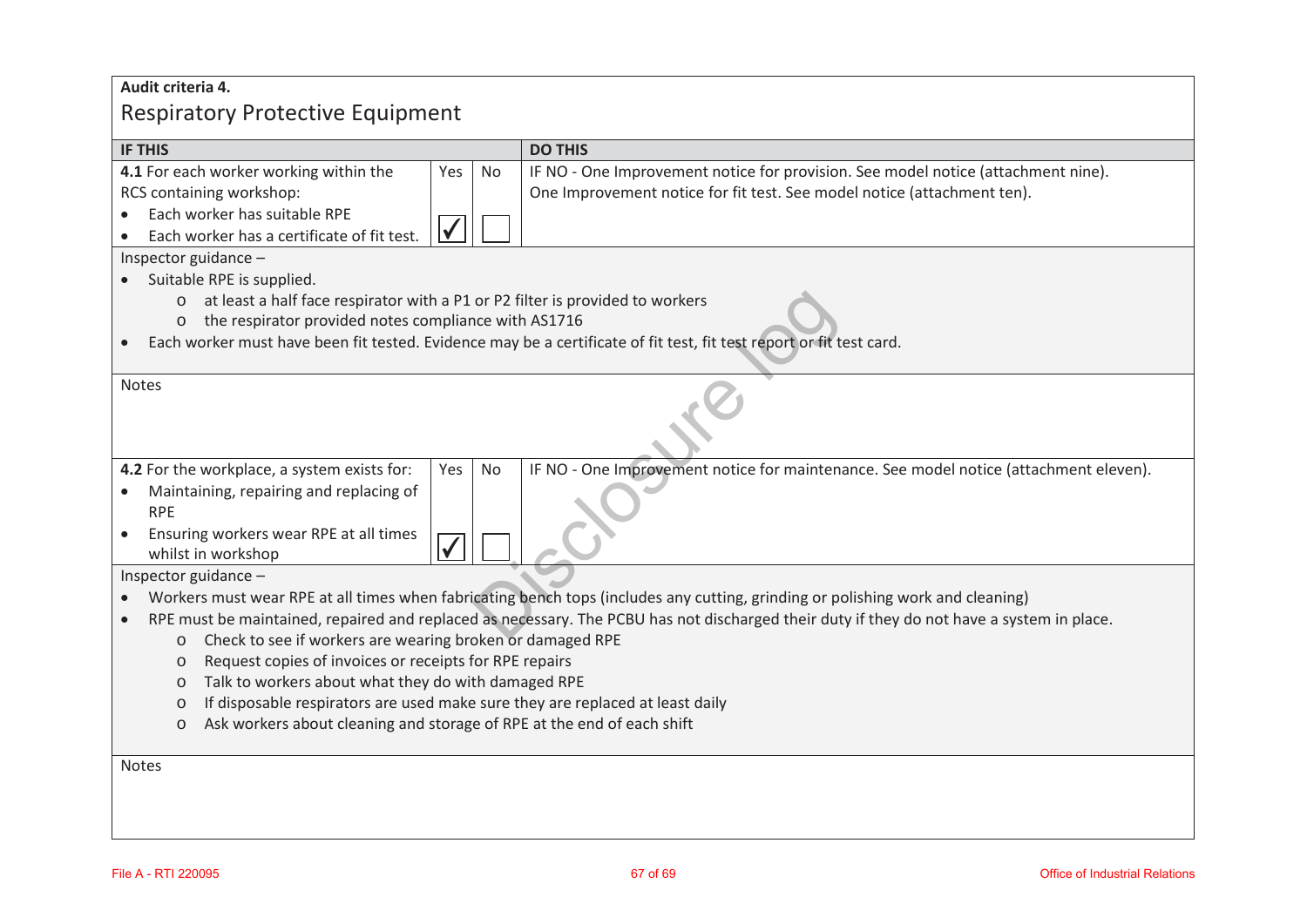### **Monitoring and Escalation for Audit Criteria 4.**

Shortly after the compliance date assess (whether by attendance at the workplace or otherwise) specifically check the following.

- Suitable RPE has been supplied to all workers
- $\bullet$ Each worker has a certificate of fit test
- $\bullet$ The PCBU requires the use of RPE at all times when in workshop
- The PCBU has a RPE maintenance regime in place

| Audit criteria 5.                                                                                                                |                                                                                           |  |  |
|----------------------------------------------------------------------------------------------------------------------------------|-------------------------------------------------------------------------------------------|--|--|
| Information for workers                                                                                                          |                                                                                           |  |  |
| <b>IF THIS</b>                                                                                                                   | <b>DO THIS</b>                                                                            |  |  |
| 5.1 The PCBU has provided information to<br>Yes<br>No                                                                            | IF NO - One Improvement notice for provision of information. See model notice (attachment |  |  |
| workers who are exposed to RCS, about                                                                                            | twelve).                                                                                  |  |  |
| the risk of exposure to RCS.                                                                                                     |                                                                                           |  |  |
| Inspector guidance -                                                                                                             |                                                                                           |  |  |
| Ascertain whether the information supplied at least meets the information contained in the industry guide.                       |                                                                                           |  |  |
| Notes                                                                                                                            |                                                                                           |  |  |
| Monitoring and Escalation for Audit Criteria 5.                                                                                  |                                                                                           |  |  |
| Shortly after the compliance date assess (whether by attendance at the workplace or otherwise) specifically check the following; |                                                                                           |  |  |
| Workers have been provided with a copy of the industry guide at a minimum.                                                       |                                                                                           |  |  |